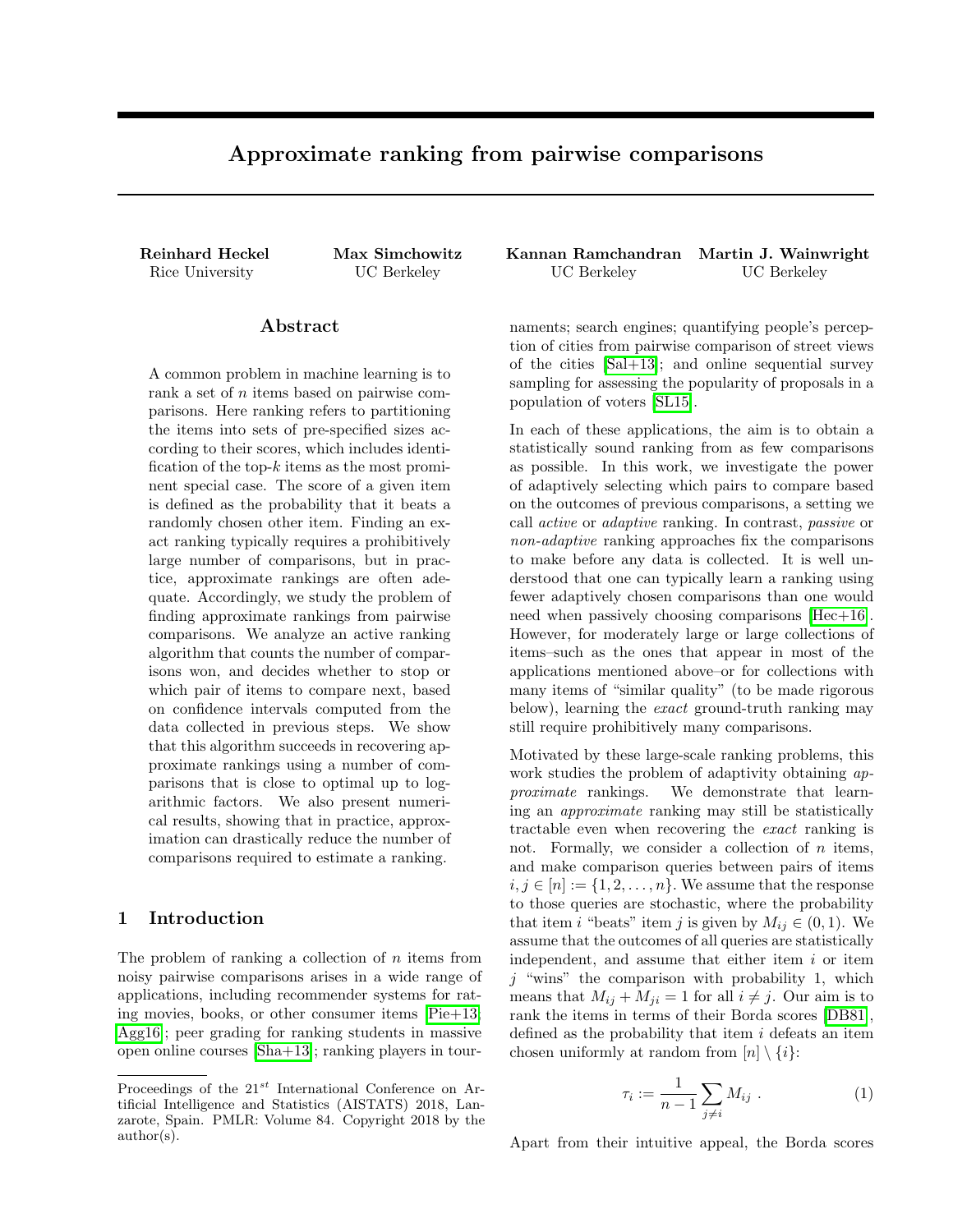generalize the orderings considered in several popular comparison models, including the classical, parametric Bradley-Terry-Luce (BTL) **BT52**; Luc59 and Thurstone [\[Thu27\]](#page-9-0) models, as well as the non-parametric Strong Stochastic Transitivity (SST) model [\[TER69\]](#page-9-1). In all of these models, the intrinsic model-defined ordering coincides with that given by the scores  $\{\tau_i\}_{i=1}^n$ . Rather than learning the scores  ${\lbrace \tau_i \rbrace}_{i=1}^n$  exactly, or ranking items according to their exact score, this paper considers the problem of *approximately* partitioning the items into sets of pre-specified sizes according to their respective scores. This includes finding a total ordering that is approximately correct, and the task of finding a set of *k* items that is close to the top-*k* items. For simplicity, we exclusively focus on the latter problem in this paper.

Contributions: Our main contribution is to present and analyze a novel active ranking algorithm for estimating an *approximate* ranking of the items. The algorithm is based on adaptively estimating the scores to within sufficient resolution to deduce a ranking. We establish that with high probability, the algorithm returns a ranking which satisfies the desired approximation guarantee, and attains a distributiondependent sample complexity which can be parameterized in terms of the scores  $\{\tau_i\}_{i=1}^n$ . We then prove distribution-dependent lower bounds that match our upper bound up to logarithmic factors for many problem instances. Our analysis leverages the fact that ranking in terms of the scores  ${\lbrace \tau_i \rbrace}_{i=1}^n$  is related to a particular class of multi-armed bandit problems  $\boxed{\text{ED}+06}$ ;  $\boxed{\text{Bub}+13}$ ; [Urv+13\]](#page-9-2); this same connection has been observed in the context of finding the top item  $\boxed{\text{Yue+12}}$  [Jam+15;](#page-8-8) Urv+13. Since to the best of our knowledge, the *approximate* subset selection problem has not been studied in the bandit literature, a version of our algorithm and results are also new when specialized to the multi-armed bandit problem. Finally, we examine pathological distributions for which the complexity of approximate ranking (or approximate subset selection in the multi-armed bandit setup) seems to diverge from what one would expect. In these cases, we show that careful randomized guessing strategies can yield significant improvements in sample complexity.

Motivation for Approximate Rankings: In order to understand how approximation can drastically reduce the number of comparisons required, let us consider a motivating example. Suppose that we are interested in identifying the top-*k* items, and suppose for simplicity that the items are ordered, i.e.,  $\tau_1 > \tau_2 > \ldots > \tau_n$  (of course this ordering is not known a-priori). The paper  $[\text{Hec+16}]$  shows that in



<span id="page-1-0"></span>Figure 1. Estimated scores from two different domains: (a) Comparisons of the proposals in the PlaNYC survey, as reported in the paper SL15. (b) Scores from comparisons of Gif's according to whether they display a certain emotion (see [http://www.gif.gf/\)](http://www.gif.gf/).

the active setting, the number of comparisons necessary and sufficient for finding the top  $k$  items is of the order

<span id="page-1-1"></span>
$$
\sum_{i=1}^{k} \frac{1}{(\tau_i - \tau_{k+1})^2} + \sum_{i=k+1}^{n} \frac{1}{(\tau_k - \tau_i)^2}, \quad (2)
$$

up to a logarithmic factor. Thus, the sample complexity depends on the distribution of the scores; see Figure  $\overline{1}$  how these scores are distributed in some applications. In practice, the differences between the scores often obey the scaling  $\tau_i - \tau_{i+1} \approx 1/n$  on average (see Figure  $\boxed{1}$ ). To identify the top- $k$  items exactly, the aforementioned optimal active scheme would require on the order of  $n^2$  comparisons, and a minimaxoptimal passive ranking scheme would even require on the order of  $n^3$  comparisons  $\boxed{\text{SW15}}$ .

Theorem  $\boxed{1}$  in this paper shows that if one does not need to extract the exact top-*k* items, but is instead willing to tolerate a few–say, *h* many–mistakes, then the number of comparisons shrinks drastically, specifically by a factor proportional to *h*. In particular, if we want to find a set *S* of 10% of the items  $(k = 0.1n)$ such that all but 10% of the elements of  $S_1$  are among the *true* top 10% of items  $(h = 0.1k, k = 0.1n)$ , then the overall number of comparisons required would be on the order of  $n^2/h = 100n$ . Thus, relaxing to approximate ranking can yield speedups that are *linear* and *quadratic* in the number of items, compared to optimal exact active and exact passive schemes. Moreover, our algorithm (Algorithm  $\overline{1}$  below) that obtains this factor-of-*h* speedup does not require priori information about the spacings of the  ${\lbrace \tau_i \rbrace}_{i=1}^n$ , but instead learns a near-optimal measurement allocation for these scores adaptively.

Related works: There is a vast literature on ranking and estimation from pairwise comparison data; however, most work focuses on finding *exact* rank-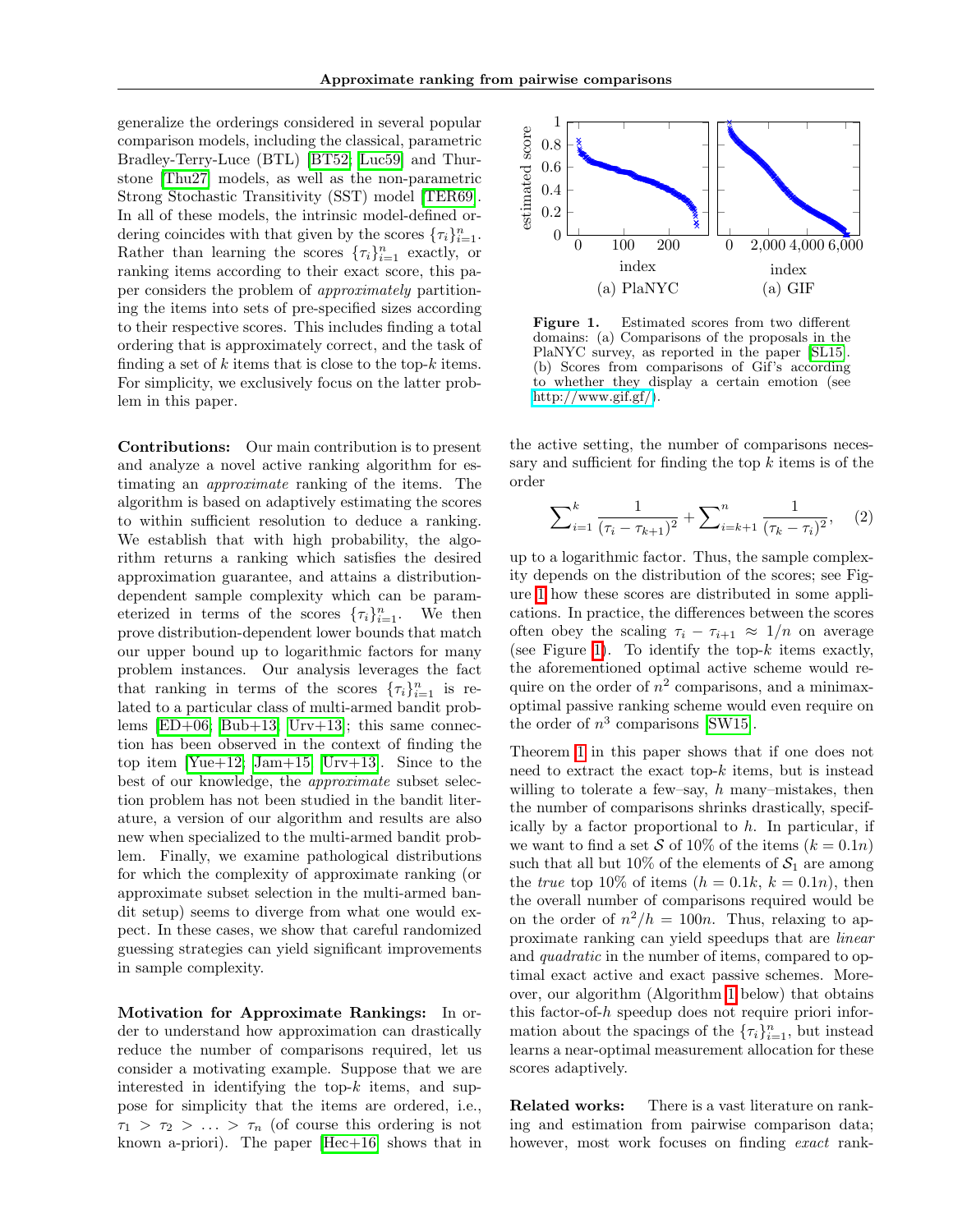ings. There are a number of papers  $\text{Hun04}$ ; [Neg+12;](#page-8-11)  $Haj+14$ ;  $Sha+16a$ ;  $SW15$  devoted to settings in which pairs to be compared are chosen a priori, whereas here we assume that the pairs may be chosen in an active manner. Moreover, several works impose restrictions on the pairwise comparison probabilities, e.g., by assuming the Bradley-Terry-Luce (BTL) parametric model (discussed below)  $\sqrt{\text{Sz15}}$ ;  $\sqrt{\text{Hun04}}$ ;  $\sqrt{\text{Neg}+12}$ ;  $\text{Haj+14}$ ; Sha+16a. Eriksson Eri13 considers the problem of finding the very top items using graphbased techniques, whereas Busa-Fekete et al.  $\overline{BF+13}$ consider the problem of finding the top-k items. Ailon [\[Ail11\]](#page-7-4) considers the problem of linearly ordering the items so as to disagree in as few pairwise preference labels as possible. Our work is also related to the literature on multi-armed bandits, as discussed later in the paper.

## 2 Problem Formulation and Background

In this section, we formally state the approximate ranking problem considered in this paper.

#### 2.1 Pairwise probabilities and scores

Given a collection of items  $[n] := \{1, \ldots, n\}$ , let us denote by  $M_{ij} \in (0,1)$  the (unknown) probability that item *i* wins a comparison with item *j*. We let  $X_{ij}$ denote a Bernoulli random variable taking a value of 1 if *i* beats *j* and 0 otherwise, so that  $M_{ij} = \mathbb{E}[X_{ij}]$ . Moreover, we require that any comparison results in a winner, so that  $M_{ij} + M_{ji} = 1$ . For each item  $i \in [n]$ , recall that the score  $\Box$  defined by  $\tau_i := \frac{1}{n-1} \sum_{j \in [n] \setminus \{i\}} M_{ij}$  corresponds to the probability that item *i* wins a comparison with an item *j* chosen uniformly at random from  $[n] \setminus \{i\}$ . We let  $\pi$ :  $[n] \rightarrow [n]$  denote any (possibly non-unique) permutation such that  $\tau_{\pi(1)} \geq \tau_{\pi(2)} \geq \ldots \geq \tau_{\pi(n)}$ . In words,  $\pi(i)$  denotes the item with the  $i^{th}$  largest score. Ranking corresponds to partitioning the items into disjoint sets according to its scores. For simplicity, in this paper we focus on the ranking problem of splitting [*n*] into the top-*k* items and its complement  $S_1 := {\pi(1), \ldots, \pi(k)}, S_2 := {\pi(k+1), \ldots, \pi(n)}.$ In this work, our goal is to find an approximation to  $S_1$  and  $S_2$  in terms of the Hamming distance between two sets  $S, S'$ , defined as  $D_H(S, S') := [S \cup S') \setminus (S \cap S')].$  Specifically, we say the ranking  $\widehat{S}_1, \widehat{S}_2$  with  $|\widehat{S}_\ell| = |S_\ell|$  is *h*-Hammingaccurate if

$$
D_H(\widehat{\mathcal{S}}_{\ell},\mathcal{S}_{\ell}) \le 2h, \quad \text{ for } \ell \in \{1,2\}.
$$

For future reference, we define

$$
\mathcal{C}_{M_{\min}} := \left\{ M \in (0,1)^{n \times n} \, | \, M_{ij} = 1 - M_{ji}, M_{ij} \ge M_{\min} \right\},\,
$$

corresponding to the set of pairwise comparison matrices with pairwise comparison probabilities lower bounded by  $M_{\text{min}}$ .

#### 2.2 The active approximate ranking problem

An active ranking algorithm acts on a pairwise comparison model  $M \in \mathcal{C}_0$ . The goal is to obtain an approximate partition of the items into disjoint sets from active comparisons. At each time instant, the algorithm can compare two arbitrary items, which the algorithm may select based on the outcomes of previous comparisons. When comparing *i* and *j*, the algorithm obtains an independent draw of the random variable  $M_{ij}$  in response. The algorithm terminates based on an associated stopping rule, and returns an approximate ranking  $\widehat{S}_1, \widehat{S}_2$ . For a given tolerance parameter  $\delta \in (0,1)$ , we say a ranking algorithm *A* is  $(h, \delta)$ -accurate for a pairwise comparison matrix M, if the ranking returned is *h*-Hamming accurate with probability at least  $1 - \delta$ . Moreover, we say that *A* is *uniformly*  $(h, \delta)$ *-accurate* over a given set of pairwise comparison models C if it is  $\delta$ -accurate for each  $M \in \mathcal{C}$ .

#### 2.3 Relation to multi-armed bandits

The *exact* version of the ranking problem considered in this paper is related to the subset selection problem in the bandit literature  $[Kal+12]$ . Specifically, a multi-armed bandit model consists of *n* arms, each a random variable with unknown distribution. The subset selection problem is concerned with identifying the top arms (according to the means) by taking independent draws of the random variables. Various works  $[YJ11; Yue+12; Urv+13; Jam+15]$  $[YJ11; Yue+12; Urv+13; Jam+15]$  $[YJ11; Yue+12; Urv+13; Jam+15]$  $[YJ11; Yue+12; Urv+13; Jam+15]$  have observed that, by definition of the score  $\tau_i$ , comparing item *i* to an item chosen uniformly at random from  $[n] \setminus \{i\}$  can be modeled as drawing a Bernoulli random variable with mean  $\tau_i$ . Our subsequent analysis relies on this relation.

However, when viewing our problem as a multi-armed bandit problem with means  ${\lbrace \tau_i \rbrace}_{i=1}^n$ , we are ignoring the fact that the means are coupled, as they must be realized by some pairwise comparison matrix *M*. Due to  $M_{ij} = 1 - M_{ji}$ , this matrix must satisfy certain constraints, such as  $\sum_{i=1}^{n} \tau_i = n/2$  and  $\sum_{i=1}^{j} \tau_{\pi(i)} \ge \frac{1}{n-1} \frac{j(j-1)}{2}$  (e.g., see the papers **Lan53**) Joe88). Our  $\frac{j(j-1)}{2}$  (e.g., see the papers **Lan53**; Joe88). Our algorithm turns out to be near-optimal, even though it does not take those constraints into account. This seems to corroborate the observation in  $\lceil \text{Sim}+17 \rceil$  that many types of constraints surprisingly do not improve the sample complexity of bandit problems.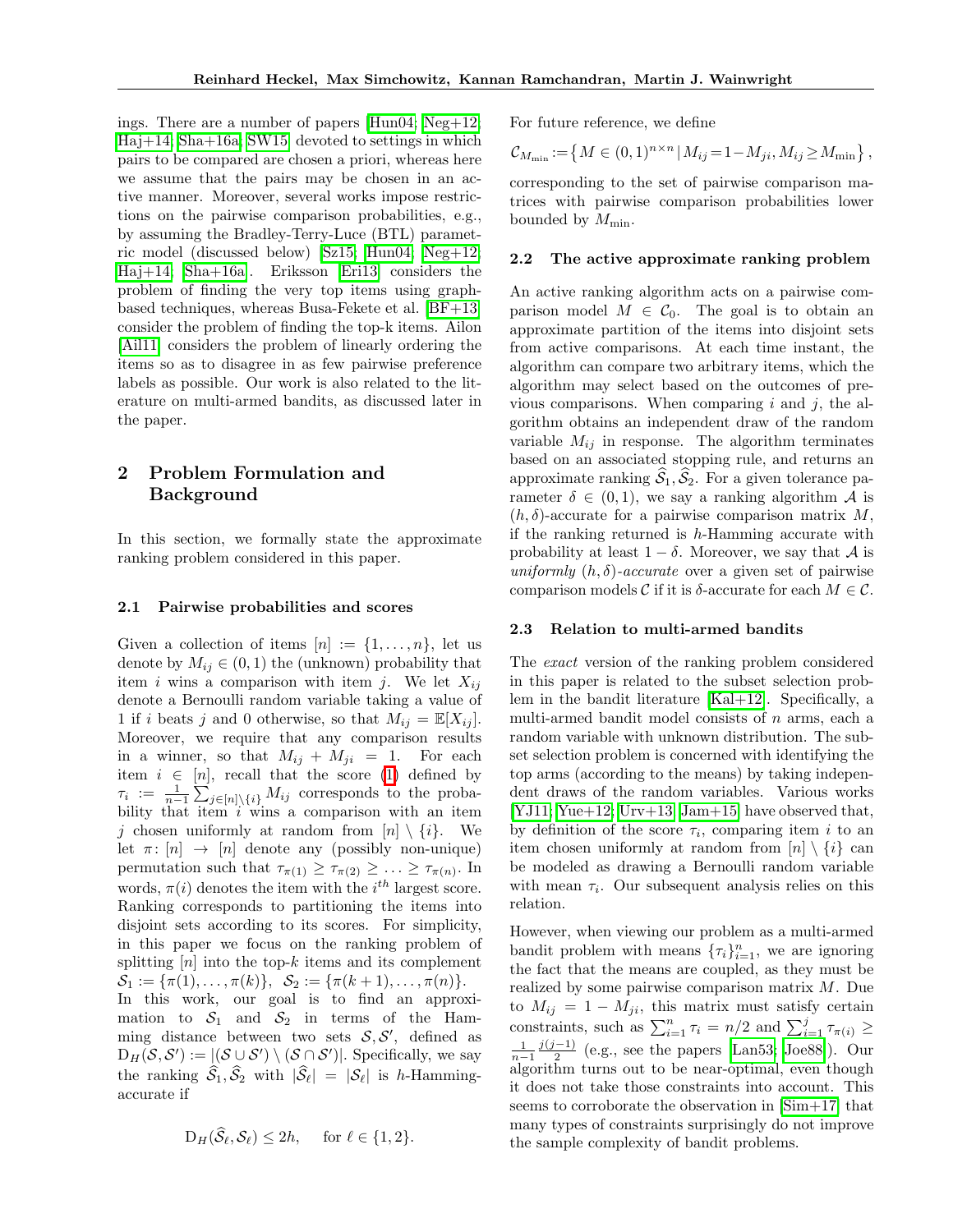Finally, at least to the best of our knowledge, the problem of *approximate* subset selection has not been studied in the bandit literature, meaning that our algorithm and results are also new when specialized to the multi-armed bandit problem. However, it should be noted that other versions of approximation have been considered in the literature; for instance, Zhou et al. [\[Zho+14\]](#page-9-6) studied the problem of selecting *k* arms with low aggregate regret, defined as the gap between the average reward of the optimal solution and the solution given by the algorithm.

#### <span id="page-3-1"></span>2.4 Parametric models

In this section, we introduce a family of parametric models that are popular in the pairwise comparison literature  $\boxed{\text{Sz15}}$  [Hun04;](#page-8-10)  $\boxed{\text{Neg}+12}$ ; Haj $+14$ ;  $\boxed{\text{Sha}+16a}$ . We focus on these parametric models in Section [3.3,](#page-5-0) where we show that, perhaps surprisingly, if the pairwise comparison probabilities are bounded away from zero, for most constellations of scores, these assumptions can at most provide little gains in sample complexity.

Any member of this family is defined by a strictly increasing and continuous function  $\Phi$ :  $\mathbb{R} \to [0, 1]$  obeying  $\Phi(t)=1 - \Phi(-t)$ , for all  $t \in \mathbb{R}$ . The function  $\Phi$ is assumed to be known. A pairwise comparison matrix in this family is associated to an unknown vector  $w \in \mathbb{R}^n$ , where each entry of *w* represents some quality or strength of the corresponding item. The parametric model  $C_{\text{PAR}(\Phi)}$  associated with the function  $\Phi$  is defined as:

$$
\mathcal{C}_{\text{PAR}(\Phi)} = \{ M_{ij} = \Phi(w_i - w_j) \ \forall i, j \in [n], w \in \mathbb{R}^n \}.
$$

Popular examples of models in this family are the Bradley-Terry-Luce (BTL) model, obtained by setting  $\Phi$  equal to the sigmoid function  $\Phi(t) = \frac{1}{1+e^{-t}}$ , and the Thurstone model, obtained by setting  $\Phi$  equal to the Gaussian CDF. Since  $\tau_1 > \tau_2 > \ldots > \tau_n$  is equivalent to  $w_1 > w_2 > \ldots > w_n$ , the ranking induced by the scores  ${\lbrace \tau_i \rbrace}_{i=1}^n$  is equivalent to that induced by *w*.

## 3 Hamming-LUCB: Algorithm and analysis

In this section, we present our approximate ranking algorithm, and an analysis proving that it is near optimal for many interesting and natural problem instances.

#### 3.1 The Hamming-LUCB algorithm

Our algorithm is based on actively identifying sets  $\tilde{S}_1$ and  $\tilde{S}_2$  consisting of  $k - h$  items and  $n - k - h$  items, respectively, such that with high confidence the items in the first set have a larger score than the items in the second set. Once we have found such sets, we can arbitrarily distribute the remaining items to the sets  $\tilde{S}_1$  and  $\tilde{S}_2$  in order to obtain a Hamming-accurate ranking with high confidence.

Our algorithm identifies those sets based on adaptively estimating the scores  $\{\tau_i\}_{i=1}^n$ . We estimate the score of item *i* by comparing item *i* with items chosen uniformly at random from  $[n] \setminus \{i\}$ , which yields an unbiased estimate of  $\tau_i$ . The key idea is to only estimate the scores sufficiently well so we can obtain the two sets  $\tilde{S}_1$  and  $\tilde{S}_2$  from them. This strategy decides based on the current estimates of the scores and associated confidence intervals which estimate to "update", by comparing it to a randomly chosen item. Our strategy to update the estimates of the scores is guided by the insight that the "easiest" items to distinguish are the top  $k - h$  items,  $\{\pi(1), \ldots, \pi(k - h)\}\)$ , and the bottom  $n-k-h$  items,  $\{\pi(k+h+1),\ldots,\pi(n)\}\$ . Hence, our algorithm focuses on what it "thinks" are those top and bottom items.

We define a confidence bound based on an nonasymptotic version of the law of the iterated algorithm  $\begin{bmatrix} \text{Kau}+16 \\ \text{Jam}+14 \end{bmatrix}$ ; it is of the form  $\alpha(u) \propto \sqrt{\frac{\log(\log(u)/\delta)}{u}},$  where *u* is an integer corresponding to the number of comparisons, and with the constants involved explicitly chosen by setting  $\alpha(u) = \sqrt{\frac{\beta(u,\delta/n)}{2u}}, \quad \text{with } \beta(u,\delta') = \log(1/\delta') + \delta'$  $0.75 \log \log(1/\delta') + 1.5 \log(1 + \log(u/2))$ . For each item  $i \in [n]$ , the algorithm stores a counter  $T_i$  of the number of comparisons in which it has been involved, along with an empirical estimate of the associated score  $\hat{\tau}_i(T_i)$ . For notational convenience, we adopt the shorthands  $\widehat{\tau}_i = \widehat{\tau}_i(T_i)$  and  $\alpha_i = \alpha(T_i)$ . Within each round, we also let  $(\cdot)$  denote a permutation of  $[n]$  such that  $\hat{\tau}_{(1)} \geq \hat{\tau}_{(2)} \geq \cdots \geq \hat{\tau}_{(n)}$ . We then define the indices

<span id="page-3-0"></span>
$$
d_1 = \underset{i \in \{(1), ..., (k-h)\}}{\arg \min} \hat{\tau}_i - \alpha_i,
$$
  

$$
d_2 = \underset{i \in \{(k+1+h), ..., (n)\}}{\arg \max} \hat{\tau}_i + \alpha_i.
$$
 (3)

These indices are the analogues of the standard indices of the Lower-Upper Confidence Bound (LUCB) strategy from the bandit literature  $\overline{Kal+12}$  for the top  $k-h$  and bottom  $n-h-k$  items. The LUCB strategy for exact top  $k$  recovery would update the scores  $d_1$ and  $d_2$  (for  $h = 0$ ) at each round. As mentioned before, our strategy will go after what it "thinks" are the top  $k - h$  items,  $\tilde{S}_1 = \{(1), ..., (k - h)\}$ , and what it "thinks" are the bottom  $n - k - h$  items,  $\tilde{S}_2 = \{(k+1+h), \ldots, (n)\}.$  Moreover, the algorithm keeps all the other items in consideration for inclusion in these sets, by keeping their confidence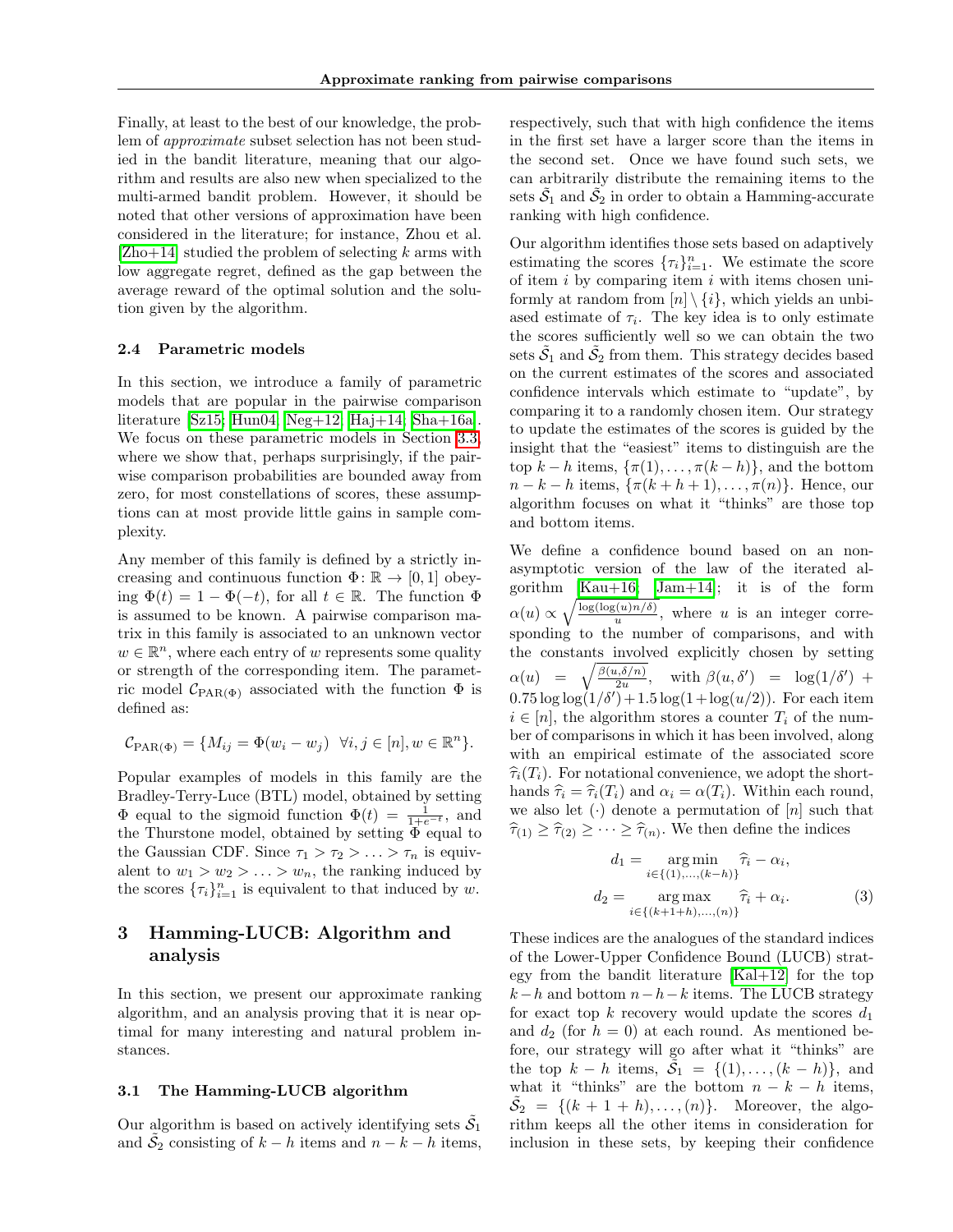intervals below the confidence intervals of the items in  $\tilde{S}_1$  and  $\tilde{S}_2$  (cf. equation  $\boxed{4}$ ) in the algorithm below). This is crucial to ensure that the algorithm does not get stuck trying to distinguish the middle items  $\{\pi(k-h+1),\ldots,\pi(k+h)\}\$ , which in general requires many comparisons, as their scores are typically closer. In Figure  $\overline{2}$  we show an example run of the Hamming-LUCB algorithm, to illustrate the idea.

#### Algorithm 1: Hamming-LUCB

1 Input: Confidence parameter  $\delta$ .

 $2 \alpha(\cdot)$ 

- **3 Initialization:** For every item  $i \in [n]$ , compare *i* to an item *j* chosen uniformly at random from  $[n] \setminus \{i\},\$ and set  $\hat{\tau}_i(1) = \mathbb{1}\{i \text{ wins}\}, T_i = 1$ .
- <sup>4</sup> Do until termination:
- Let  $(\cdot)$  denote a permutation of  $[n]$  such that  $\widehat{\tau}_{(1)} \geq \widehat{\tau}_{(2)} \geq \ldots \widehat{\tau}_{(n)}.$
- 6 For  $d_1$  and  $d_2$  defined by equation  $(3)$ , define the indices

$$
b_1 = \underset{i \in \{d_1, (k-h+1), ..., (k)\}}{\arg \max} \alpha_i,
$$
  
\n
$$
b_2 = \underset{i \in \{d_2, (k+1), ..., (k+h)\}}{\arg \max} \alpha_i.
$$
 (4)

- **7** For  $i \in \{b_1, b_2\}$ , increment  $T_i \leftarrow T_i + 1$ , compare *i* to an item *j* chosen uniformity at random from  $[n] \setminus \{i\}$ , and update  $\hat{\tau}_i \leftarrow \frac{T_i - 1}{T_i} \hat{\tau}_i + \frac{1}{T_i} \mathbb{1} \{i \text{ wins}\}.$
- <sup>8</sup> End Loop once the termination condition holds:

$$
\widehat{\tau}_{d_1} - \alpha_{d_1} \ge \widehat{\tau}_{d_2} + \alpha_{d_2}.\tag{5}
$$

<span id="page-4-1"></span><sup>9</sup> Return the estimates of the partitions  $\hat{S}_1 = \{(1), \ldots, (k)\}$  and  $\hat{S}_2 = \{(k+1), \ldots, (n)\}.$ 

## 3.2 Guarantees and optimality of the Hamming-LUCB algorithm

We next establish guarantees on the number of comparisons for the Hamming-LUCB algorithm to succeed. As we show below, the number of comparisons depends on the following gaps between the scores

$$
\Delta_{i,k+1+h} \quad \text{and} \quad \Delta_{k-h,i}, \quad \text{where} \quad \Delta_{i,j} := \tau_i - \tau_j.
$$

Thus, as one might intuitively expect, the number of comparisons is typically smaller when *h* is larger, as the corresponding gaps typically become larger.

<span id="page-4-0"></span>**Theorem 1.** For any  $M \in \mathcal{C}_0$ , the Hamming-*LUCB* algorithm run with confidence parameter  $\delta$  is  $(h, \delta)$ -Hamming-accurate, and with probability at least



<span id="page-4-3"></span>(a) after 200 comparisions (b) at termination

Figure 2. Visualization of a run of the Hamming-LUCB algorithm on a problem instance with scores evenly spaced in the interval [0*.*1*,* 0*.*9], and parameters  $k = 7, h = 3$ . The estimates of the scores  $\hat{\tau}_i$  of the top items  $\{(1), \ldots, (k-h)\}$ , the middle items  ${\lbrace \pi(k - h + 1), \ldots, \pi(k + h) \rbrace}$ , and the bottom items  $\{(k+1+h), \ldots, (n)\}\)$ , along with the confidence intervals  $[\hat{\tau}_i - \alpha_i, \hat{\tau}_i + \alpha_i]$  are depicted in blue, brown, and red, respectively, after 200 comparisons, and at termination. Note that once the confidence intervals of the top and bottom items are separated, the algorithm terminates.

<span id="page-4-5"></span> $1 - \delta$ , makes at most  $N_h^{\text{up}}(M)$  comparisons, where

<span id="page-4-2"></span>
$$
N_h^{\text{up}}(M) =
$$
\n
$$
\widetilde{O}\left(\sum_{i=1}^{k-h} \Delta_{i,k+1+h}^{-2} + \sum_{i=k+1+h}^n \Delta_{k-h,i}^{-2} + 2h\Delta_{k-h,k+1+h}^{-2}\right).
$$
\n(6)

*The notation*  $\tilde{O}$  *absorbs factors logarithmic in n, and doubly logarithmic in the gaps.*

Theorem [1](#page-4-0) proves that the Hamming-LUCB algorithm is  $(h, \delta)$ -accurate, and characterizes the number of comparisons that it requires as a function of the gaps between the scores.

Comparing  $N_h^{\text{up}}(M)$  to the number of comparisons necessary and sufficient for finding the top- $k$  items, we see that the Hamming-LUCB algorithm depends on the gaps  $\Delta_{i,k+1+h}$  and  $\Delta_{k-h,i}$  instead of the gaps  $\Delta_{i,k+1}$  and  $\Delta_{k,i}$  which appear in the sample complexity for finding the top  $k$  items (cf. equation  $(2)$ ). These gaps are typically significantly larger, resulting in a lower sample complexity. For example, in practice, the scores are often increasing in that  $\tau_i - \tau_{i+1}$  is on average on the order of  $1/n$ . Thus, for sufficiently large *h*, several real world models belong to the class

$$
\mathcal{C}_{\beta,h} := \{ M \in (0,1)^{n \times n} \mid M_{ij} = 1 - M_{ji}, \tag{7}
$$

<span id="page-4-4"></span>and 
$$
\tau_i - \tau_{i+h} \ge \beta h/n
$$
, for all  $i$ }. (8)

See Figure  $\boxed{1}$  for plausible members of this class. For this class, the complexity of finding the top-*k* items with the Hamming-LUCB algorithm is on the order of  $\tilde{O}(n^2/(\beta^2 h))$ , which is by a factor of *h* smaller than the complexity for finding the exact top-*k* items.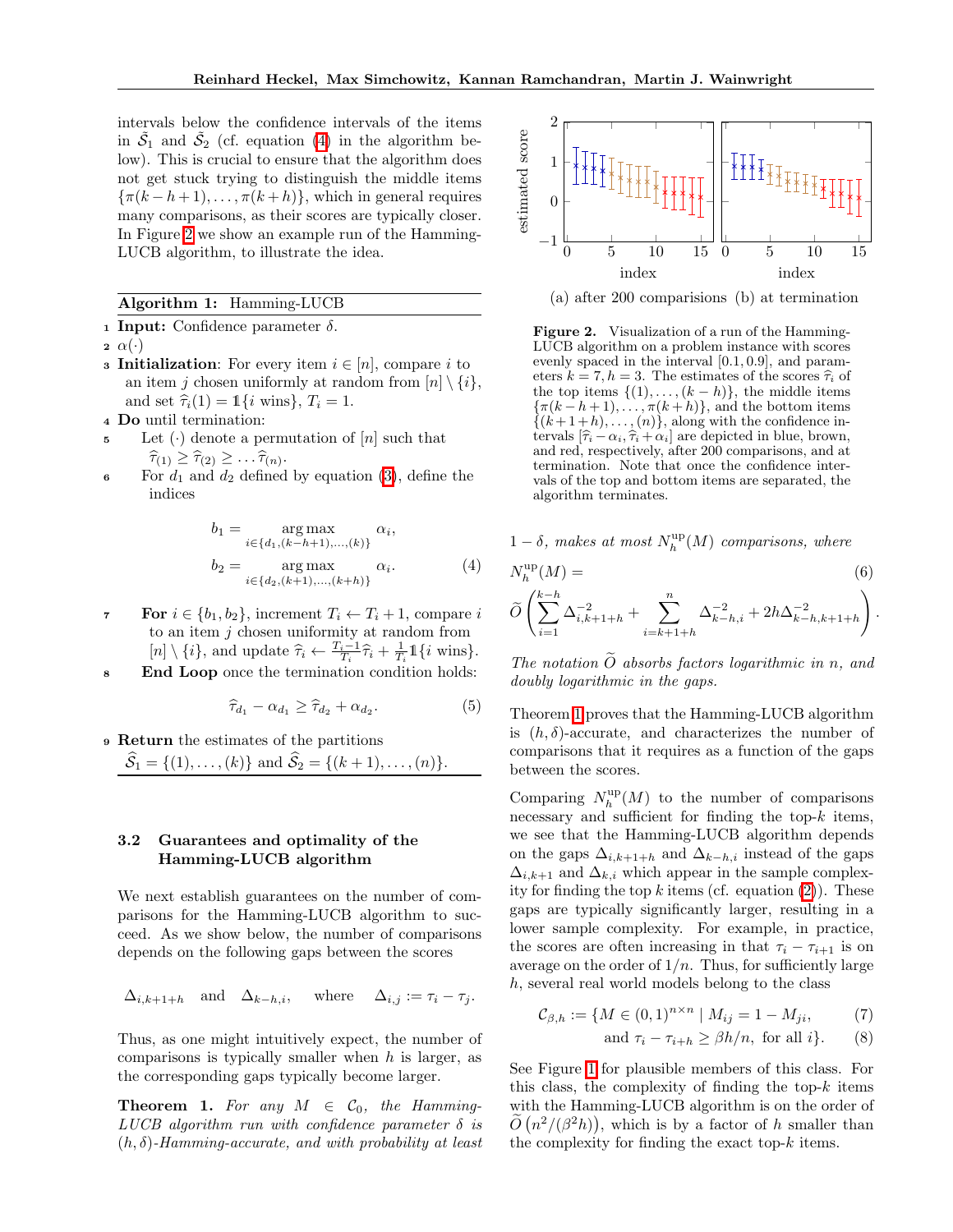Moreover, Hamming LUCB provides a strict improvement over the optimal sample complexity in the passive setup, for which Shah and Wainwright [\[SW15\]](#page-8-9) establish upper bounds and minimax lower bounds which state that  $O(n \log n / \Delta_{k-h,k+1+h}^2)$  comparisons are necessary and sufficient to identify the top  $k$  items up to a Hamming error *h* with high probability.

As *h* increases, the upper bound depends on gaps between items with increasingly disparate position in the ranking, and thus, the upper bound on the sample complexity decreases. The following lower bound shows that, up to logarithmic factors in *n*, doubly logarithmic factors in the gaps, and a multiplicative scaling of *h*, the Hamming-LUCB algorithm is optimal.

<span id="page-5-3"></span>**Theorem 2.** For any  $\delta \in (0, 0.14]$ , let A denote *an algorithm which is uniformly*  $(h, \delta)$ *-accurate over*  $C_{1/8}$ . Then when A is run on any comparison in*stance*  $M \in \mathcal{C}_{3/8}$ *, the algorithm A must make at least*  $N_h^{\text{low}}(M)$  *comparisons in expectation, where* 

$$
N_h^{\text{low}}(M) :=
$$
  

$$
c_{\text{low}} \log \left(\frac{1}{2\delta}\right) \left( \sum_{i=1}^{k-2h} \Delta_{i,k+1+2h}^{-2} + \sum_{i=k+1+2h}^n \Delta_{k-2h,i}^{-2} \right),
$$

*for some universal constant*  $c_{\text{low}} > 0$ *.* 

Note that the above lower bound *does not* depend on the gaps involving the items  $k - 2h + 1, \ldots, k + 2h$ . However, we can still relate the lower bound to the upper bound by (see the supplement for the simple proof)

$$
N_{3h}^{\text{up}}(M) \le \widetilde{O}(N_h^{\text{low}}(M)),\tag{9}
$$

so that we see that, up to rescaling our Hamming error tolerance *h*, our upper and lower bounds  $(N_h^{\text{up}}(M))$ and  $N_h^{\text{low}}(M)$  respectively) match up to logarithmic factors. For many problem instances of interest—such as models in the class  $\mathcal{C}_{\beta,h}$  in equation [\(8\)](#page-4-4)—the sample complexity bounds  $N_{3h}^{\text{up}}(M)$  and  $N_h^{\text{low}}(M)$  degrade gracefully with the Hamming tolerance *h*, so that typically we have  $N_h^{\text{up}}(M) \le \widetilde{O}(N_h^{\text{low}}(M)).$ 

Observe that if  $h = 0$ , we recover the exact top- $k$  recovery upper bound in equation  $(2)$ , which is related to similar results for multi armed bandits  $[Kal+12]$ . We believe that by modifying the confidence intervals in Hamming LUCB as in the LUCB++ algorithm of Simchowitz et al.  $\text{Sim+17}$ , one can sharpen the upper bound  $N_h^{\text{up}}(M)$  on the sample complexity by replacing  $\log n$  with  $\log k$  on the terms  $\Delta_{k-h,i}^{-2}$  corresponding to items  $i \in \{k+h+1,\ldots,n\}$ , thereby matching known lower bounds for top-*k* subset selection problem in the bandit literature  $\boxed{\text{Sim+17}}$  [Che+17;](#page-8-21)  $\boxed{\text{Kal+12}}$ . In the interest of simplicity, we defer refining these logarithmic factors to later work.

#### <span id="page-5-0"></span>3.3 Parametric models

Even though the lower bound of  $N_h^{\text{low}}(M)$  qualitatively matches the upper bound  $N_h^{\text{up}}(M)$ , it gives the misleading impression that an *h*-approximate algorithm can get away without querying the items in  ${k-2h, \ldots, k+2h+1}$ . In the proof section, we use techniques from  $\boxed{\text{Sim}+17}$  and  $\boxed{\text{Che}+17}$  to establish a more refined technical lower bound showing that all items, including those with ranks not in but close to *k*, must be compared an "adequate" number of times. For simplicity, we state a consequence of this lower bound applied to the parametric models described in Section [2.4.](#page-3-1) In addition to showing that each item has to be compared a certain number of times, this bound also establishes that *even knowledge of the exact parametric form of the pairwise comparison probabilities M* cannot drastically improve the performance of an active ranking algorithm.

In more detail, we say that a model is parametric if there exists a strictly increasing CDF  $\Phi$ :  $\mathbb{R} \to [0, 1]$ such that  $M_{ij} = \Phi(w_i - w_j)$  for some weights  $\{w_j\}$ . For any pair of constants  $0 < \phi_{\min} \leq \phi_{\max} < \infty$ , we say that a CDF  $\Phi$  is  $(\phi_{\min}, \phi_{\max}, M_{\min})$ -bounded, if it is differentiable, and if its derivative  $\Phi'$  satisfies the bounds

<span id="page-5-1"></span>
$$
\phi_{\min} \le \Phi'(t) \le \phi_{\max},\tag{10}
$$

for all  $t \in [\Phi^{-1}(M_{\min}), \Phi^{-1}(1 - M_{\min})]$ . Note that for the popular BTL and Thurstone models, equa-tion [\(10\)](#page-5-1) holds with  $\phi_{\rm min}/\phi_{\rm max}$  close to one, provided that  $M_{\text{min}}$  is not too small. We say that an algorirthm *A* is *symmetric* if its distribution of comparisons commutes with permutations of the items. For any such algorithm, our main lower bound is as follows:

<span id="page-5-2"></span>**Theorem 3.** For a given  $\delta \leq \frac{1}{2} \min(\frac{1}{k}, \frac{1}{n-k})$ , let  $\mathcal{A}$ *be any symmetric algorithm that is uniformly*  $(h, \delta)$ -*Hamming accurate over*  $C_{\text{PAR}(\Phi)} \cap C_{M_{\text{min}}}$ *. Given any instance*  $M \in \mathcal{C}_{\text{PAR}(\Phi)} \cap \mathcal{C}_{M_{\text{min}}}$ *, when A is run on the instance M, then for any integer*  $q \geq 1$  *and any item*  $a \in [n]$ , *it must make at least* 

$$
\frac{M_{\min}\phi_{\min}^2}{3\phi_{\max}^2} \left(\frac{2q-1}{2h+q}\right)^2 \cdot \max_{b \in \{k-2(h+q), k+1+2(h+q)\}} \Delta_{a,b}^{-2}
$$

*comparisons involving item a on average.*

In particular, by choosing  $q = h$ , we see that the total sample complexity is lower bounded by

$$
\sum_{i=1}^{k-3h} \Delta_{i,k+1+3h}^{-2} + \sum_{i=k+1+3h}^{n} \Delta_{k-3h,i}^{-2} + 6h\Delta_{k-3h,k+1+3h}^{-2}, \quad (11)
$$

which is equivalent to the upper bound  $N_{3h}^{\text{up}}(M)$ achieved by the Hamming-LUCB algorithm up to logarithmic factors. The lower bound from Theorem [3](#page-5-2)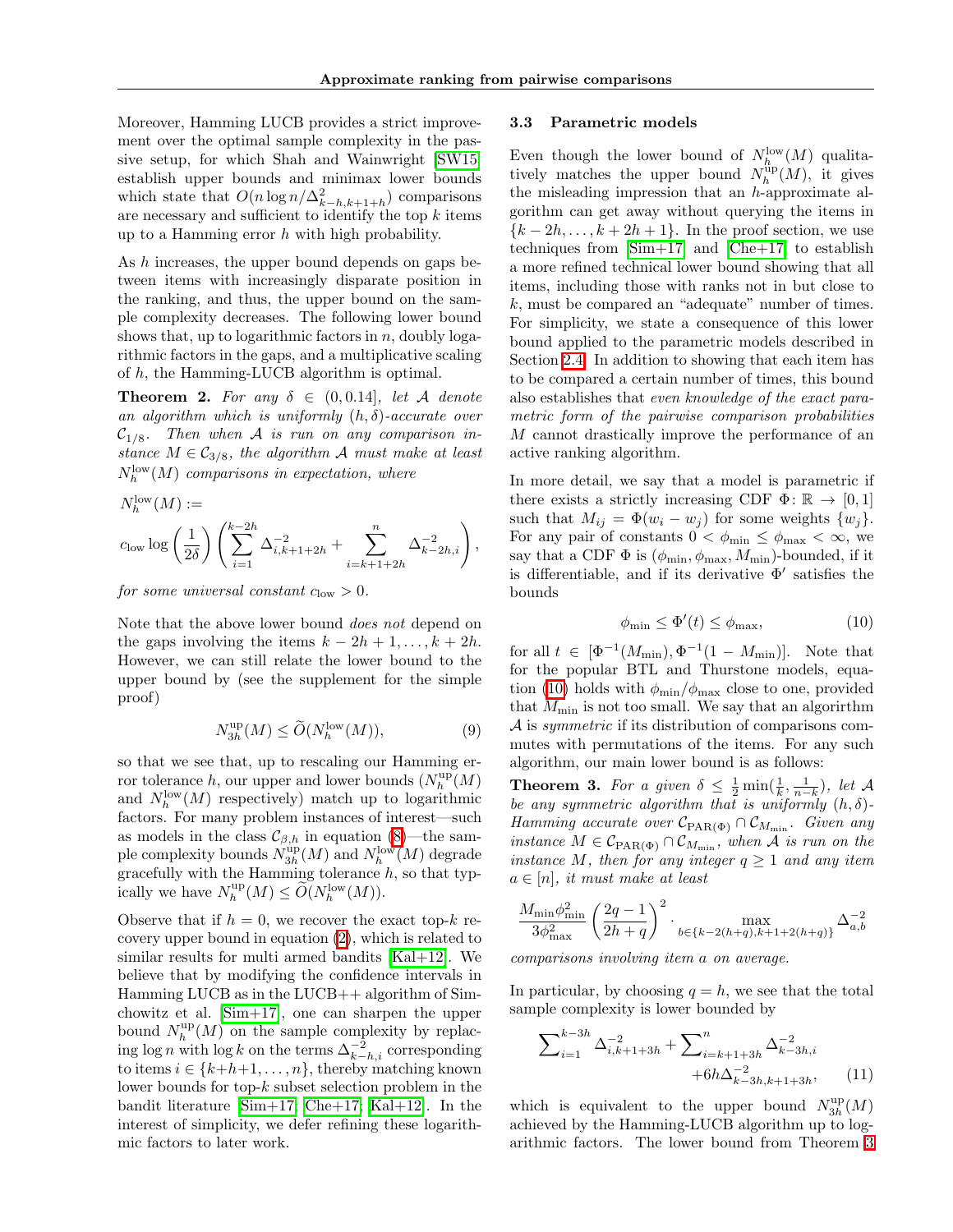is stronger than the lower bound from Theorem  $2$ , in that it applies to the larger class of algorithms that are only  $(h, \delta)$ -accurate over the smaller class of parametric models. In fact, the parametric subclass  $\mathcal{C}_{\text{PAR}(\Phi)} \cap \mathcal{C}_{M_{\text{min}}}$  is significantly smaller than the full set of pairwise comparison models  $\mathcal{C}_{M_{\text{min}}}$ , in the sense that one can find matrices in  $\mathcal{C}_{M_{\min}}$  that cannot be wellapproximated by any parametric model [\[Sha+16b\]](#page-8-22). Therefore, Theorem  $3$  shows that, up to rescaling the Hamming error tolerance *h* and logarithmic factors, the Hamming-LUCB algorithm is optimal, even if we restrict ourself to algorithms that are uniformly  $(h, \delta)$ accurate *only* over a parametric subclass. Thus, in the regime where the pairwise comparison probabilities are bounded away from zero, parametric assumptions cannot substantially reduce the sample complexity of finding an *approximate* ranking; an observation that has been made previously in the paper  $[Hec+16]$  for exact rankings.

A second and equally important consequence of Theorem  $\overline{3}$  is that each item has to be sampled a certain number of times, an intuition not captured by Theorem  $\overline{2}$ . This conclusion continues to hold for general pairwise comparison matrices, please see the supplement for a formal statement.

#### 3.4 Random guessing

Even though our the upper and lower bounds essentially match whenever  $N_{3h}^{\text{up}}(M) \approx N_h^{\text{up}}(M)$ , there are there are pathological instances for which  $N_{3h}^{\text{up}}(M) \ll$  $N_h^{\text{up}}(M)$ , and where the Hamming-LUCB algorithm will make considerably more comparisons than a careful random guessing strategy.

As an example, consider a problem instance parameterized by  $\kappa, \epsilon$ , with scores given by

$$
\tau_i = \begin{cases}\n1/2 + \kappa, & i \in \{1, ..., k - h - 2\} \\
1/2 + 2\epsilon, & i = k - h - 1 \\
1/2 + \epsilon, & i \in \{k - h, ..., k\} \\
1/2 - \epsilon, & i \in \{k + 1, ..., k + 1 + h\} \\
1/2 - 2\epsilon, & i = k + 2 + h \\
1/2 - \kappa, & i \in \{k + h + 2, ..., n\}\n\end{cases}
$$

for some  $\kappa$  and  $\epsilon$ . The upper bound [\(6\)](#page-4-5) for the Hamming-LUCB strategy is at least on the order of  $h/\epsilon^2$ , since the gap between the  $(k-h)$ -th and the  $(k + 1 + h)$ -th largest score is 4 $\epsilon$ . However, the lower bound provided by Theorem  $\overline{2}$  is  $(n - 2(h + 2))/\kappa^2$  $(n - 2(h + 2))/\kappa^2$  $(n - 2(h + 2))/\kappa^2$ , which is independent of  $\epsilon$ . Thus, by making  $\epsilon$  small, the ratio of upper and lower bounds becomes arbitrarily large. Intuitively, Hamming-LUCB is wasteful because it is attempting to identify the *exact* top  $k - h$  arms with too much precision. However, for

this particular problem instance, the following random guessing strategy will attain our lower bound. First, we obtain estimates  $\hat{\tau}_i$  of each score  $\tau_i$  by comparing item *i* to  $T_i = c \log(n/\delta)/\kappa^2$  randomly chosen items. For each score, test whether there are  $k - h - 2$  items obeying  $\hat{\tau}_i \geq 1/2 + c\sqrt{\log(n)/T_i}$  and whether there are  $n - (k + h + 2)$  items obeying  $\hat{\tau}_i \leq 1/2 - c\sqrt{\log(n)/T_i}$ . If yes, assign these items the estimates  $\widehat{S}_1$  and  $\widehat{S}_2$ , respectively, and assign all remaining items uniformly at random to the sets  $\hat{S}_1$  and  $\hat{S}_2$ , and terminate.

## 4 Experimental results

In this section, we provide experimental evidence that corroborates our theoretical claims that the Hamming-LUCB algorithm allows to significantly reduce the number of comparisons if one is content with an approximate ranking. We show that these gains are attained on a real-world data set. Specifically, we generate a pairwise comparison model by choosing *M* such that the Borda scores  $\tau_i$  coincide with those found empirically in the PlaNYC survey [\[SL15\]](#page-8-3); see panel (b) of Figure  $\overline{1}$  for the form of these scores. We emphasize that since Hamming LUCB depends only on the Borda scores  $\tau_i$  and not on the comparison probabilities  $M_{ij}$ , these simulations provide a faithful representation of how Hamming LUCB performs on real-world data.

In Figure  $\overline{3}$ , we plot the results of running the Hamming-LUCB algorithm on the PlanNYC-pairwise comparison model in order to determine the top *k* = 35 items, for different values of h. We observed that results for other values of *k* were very similar. As suggested by our theory, the number of comparisons to find an approximate ranking decays in a manner inversely proportional to *h*.

We compare the Hamming-LUCB algorithm to another sensible active ranking strategy for obtaining an Hamming-accurate ranking. Specifically, we consider a version of the successive elimination strategy proposed in  $[Hec+16]$ , Sec. 3.1 for finding an exact ranking. This strategy can be adapted to yield an Hamming-accurate ranking by changing its stopping criterium. Instead of stopping once all items have been eliminated, we stop when either  $k - h$  items have been assigned to the top, or  $n - k - h$  items have been assigned to the bottom. While this strategy yields an Hamming accurate ranking, its sample complexity is, up to logarithmic factors, equal to  $\sum_{i=1}^{k-h} \frac{1}{(\tau_i - \tau_{k+1})^2} + \sum_{i=k+1+h}^{n} \frac{1}{(\tau_k - \tau_i)^2} + \cdots$  $2h(\tau_{k-h} - \tau_{k+1+h})$ , which is strictly smaller than that of the Hamming-LUCB algorithm. As Figure [3](#page-7-5) shows, this strategy requires significantly more comparisons for finding an approximate ranking, thereby validating the benefits of our approach.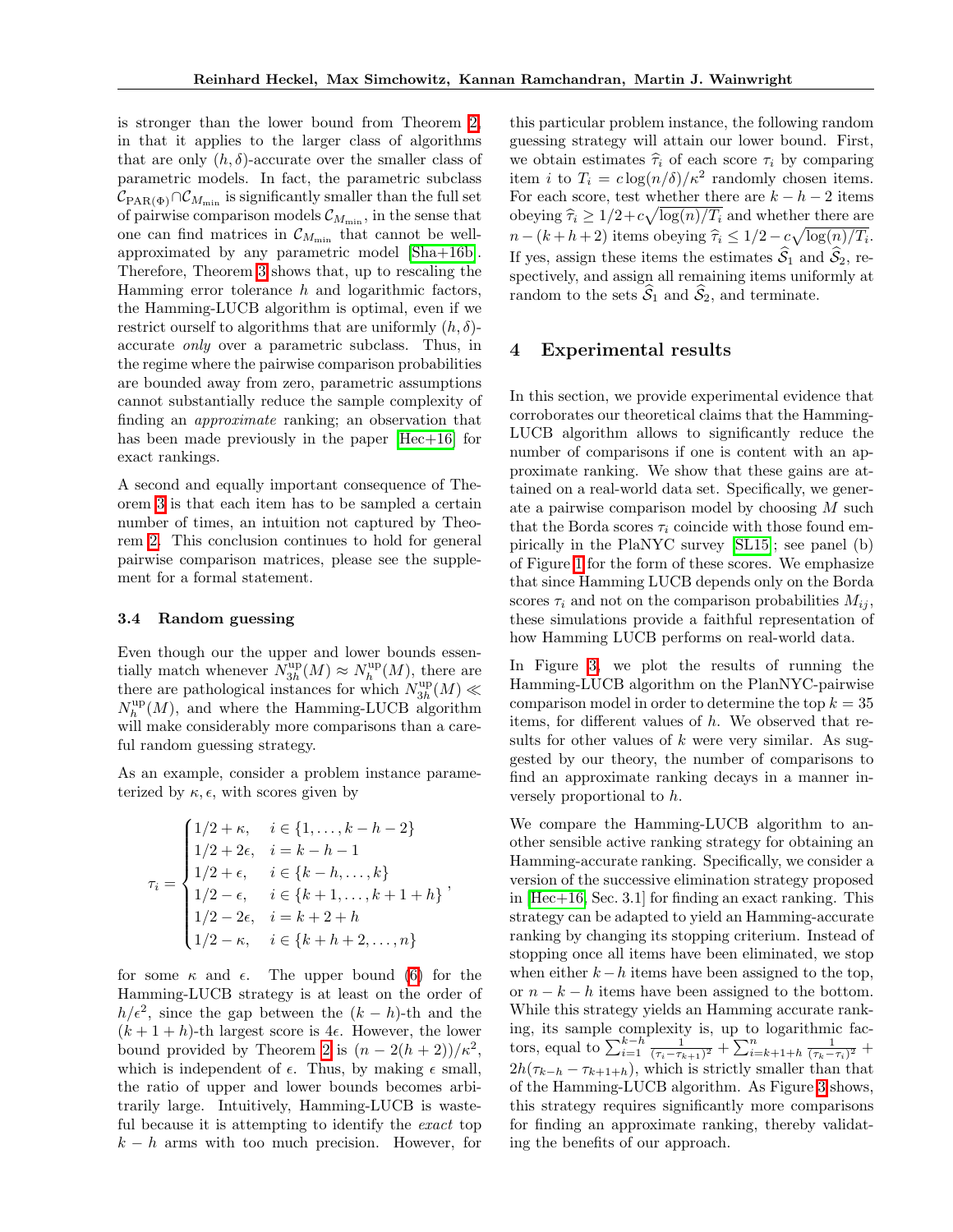

<span id="page-7-5"></span>Figure 3. Sample complexity of the Hamming-LUCB algorithm and an elimination strategy run on a pairwise comparison model resembling the PlaNYC online sequential survey. Both algorithms find the top 35 proposals out of 263 proposals, up to Hamming error *h*. The error bars correspond to one standard deviation from the mean. The results show that the sample complexity of the Hamming-LUCB algorithm for finding an *h*-accurate ranking drops by a factor of about *h*. Moreover, the Hamming-LUCB algorithm requires significantly fewer samples than the elimination strategy.

## 5 Discussion

In this paper, we considered the problem of finding an Hamming-approximate ranking from pairwise comparisons. We provided an algorithm that allows to significantly reduce the sample complexity if one is content with an approximate ranking. Moreover, we showed that our algorithm is near optimal and remains near optimal when imposing common parametric assumptions. There are a number of open and practically relevant questions suggested by our work. As our work shows, it is non-trivial to adapt to approximate notions of ranking. It would be interesting to further understand how one can optimally adapt to approximate notions of ranking, by closing the gap of our bounds for pathological problem instances, and more importantly by studying other notions of approximate rankings. It would also be interesting to study algorithms that work with a limited budget of queries and quantify their approximation accuracy.

## Acknowledgements

The work of RH was supported by the Swiss National Science Foundation under grant P2EZP2 159065. The work of MJW was partially supported by grants DOD ONR-N00014 and NSF-DMS-1612948.

## References

- <span id="page-7-0"></span>[Agg16] C. C. Aggarwal. *Recommender systems: The textbook*. Springer, 2016.
- <span id="page-7-4"></span>[Ail11] N. Ailon. "Active learning ranking from pairwise preferences with almost optimal query complexity". In: *Advances in Neural Information Processing Systems*. 2011, pp. 810–818.
- <span id="page-7-1"></span>[BT52] R. A. Bradley and M. E. Terry. "Rank analysis of incomplete block designs: I. The method of paired comparisons". In: *Biometrika* 39.3/4 (1952), pp. 324–345.
- <span id="page-7-2"></span>[Bub+13] S. Bubeck, T. Wang, and N. Viswanathan. "Multiple identifications in multi-armed bandits". In: *International Conference on Machine Learning*. 2013, pp. 258–265.
- <span id="page-7-3"></span>[BF+13] R. Busa-Fekete, B. Szorenyi, W. Cheng, P. Weng, and E. Hüllermeier. "Topk selection based on adaptive sampling of noisy preferences". In: *International Conference on Machine Learning*. 2013, pp. 1094–1102.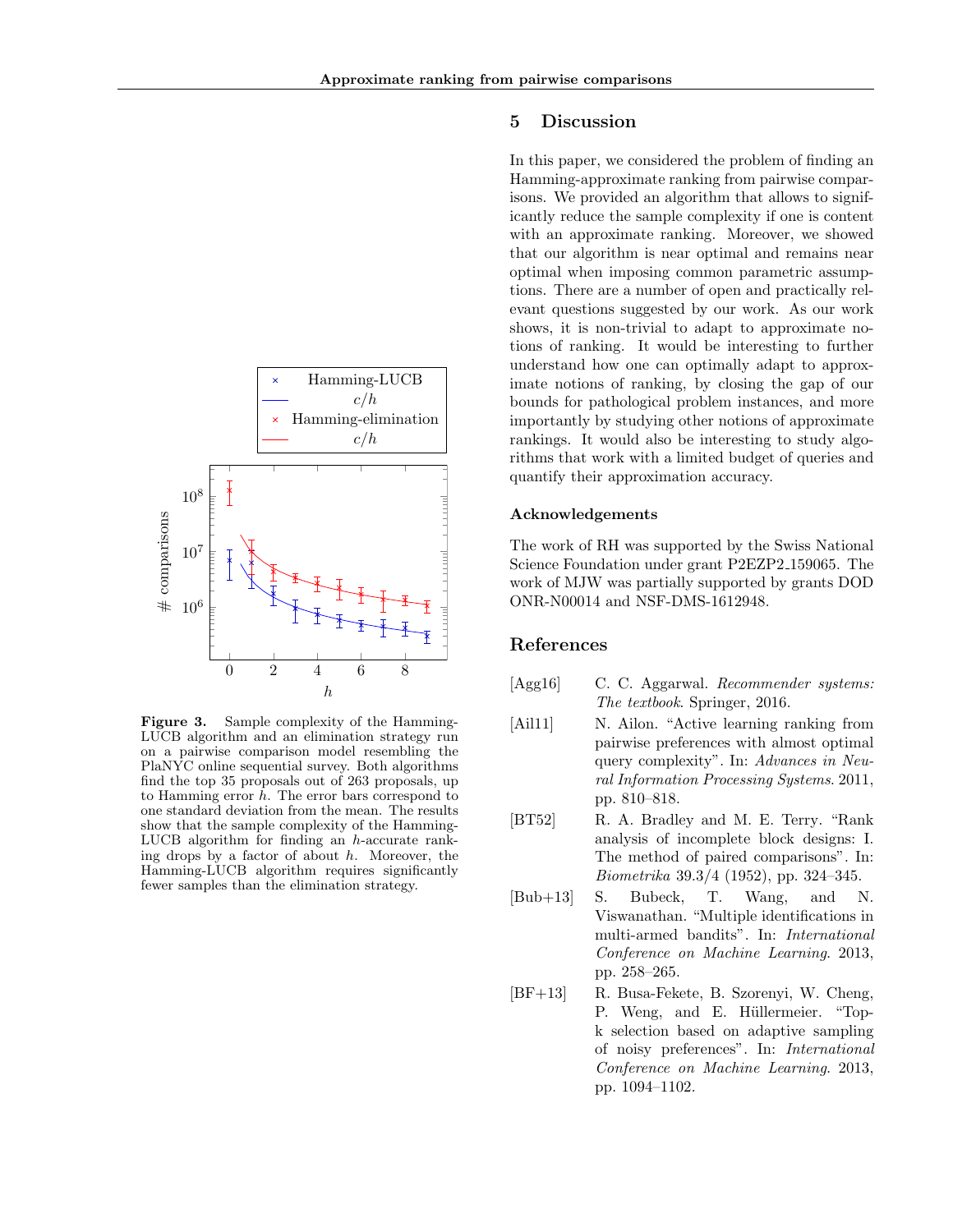- <span id="page-8-21"></span>[Che+17] L. Chen, J. Li, and M. Qiao. "Nearly instance optimal sample complexity bounds for top-k arm selection". In: *arXiv preprint arXiv:1702.03605* (2017).
- <span id="page-8-5"></span>[DB81] J. C. De Borda. "Mémoire sur les élections au scrutin". In: *Histoire de l'Académie Royale des Sciences* (1781).
- <span id="page-8-14"></span>[Eri13] B. Eriksson. "Learning to top-k search using pairwise comparisons". In: *International Conference on Machine Learning*. 2013, pp. 265–273.
- <span id="page-8-7"></span>[ED+06] E. Even-Dar, S. Mannor, and Y. Mansour. "Action elimination and stopping conditions for the multi-armed bandit and reinforcement learning problems". In: *Journal on Machine Learning Research* 7 (2006), pp. 1079–1105.
- <span id="page-8-12"></span>[Haj+14] B. Hajek, S. Oh, and J. Xu. "Minimaxoptimal inference from partial rankings". In: *Advances in Neural Information Processing Systems*. 2014, pp. 1475–1483.
- <span id="page-8-4"></span>[Hec+16] R. Heckel, N. B. Shah, K. Ramchandran, and M. J. Wainwright. "Active ranking from pairwise comparisons and when parametric assumptions don't help". In: *arXiv:1606.08842* (2016).
- <span id="page-8-10"></span>[Hun04] D. Hunter. "MM algorithms for generalized Bradley-Terry models". In: *Annals of Statistics* (2004), pp. 384–406.
- <span id="page-8-20"></span>[Jam+14] K. Jamieson, M. Malloy, R. Nowak, and S. Bubeck. "lil' UCB: An optimal exploration algorithm for multi-armed bandits". In: *Conference on Learning Theory*. 2014, pp. 423–439.
- <span id="page-8-8"></span>[Jam+15] K. Jamieson, S. Katariya, A. Deshpande, and R. Nowak. "Sparse dueling bandits". In: *International Conference on Artificial Intelligence and Statistics*. 2015, pp. 416– 424.
- <span id="page-8-17"></span>[Joe88] H. Joe. "Majorization, entropy and paired comparisons". In: *The Annals of Statistics* 16.2 (1988), pp. 915–925.
- <span id="page-8-15"></span>[Kal+12] S. Kalyanakrishnan, A. Tewari, P. Auer, and P. Stone. "PAC subset selection in stochastic multi-armed Bandits". In: *International Conference on Machine Learning*. Vol. 655–662. 2012.
- <span id="page-8-19"></span> $[Kau+16]$  E. Kaufmann, O. Cappé, and A. Garivier. "On the complexity of best arm identification in multi-armed bandit models". In: *Journal on Machine Learning Research* 17.1 (2016), pp. 1–42.
- <span id="page-8-16"></span>[Lan53] H. G. Landau. "On dominance relations and the structure of animal societies: III The condition for a score structure". In: *The Bulletin of Mathematical Biophysics* 15.2 (1953), pp. 143–148.
- <span id="page-8-6"></span>[Luc59] R. D. Luce. *Individual choice behavior: A theoretical analysis*. Wiley, 1959.
- <span id="page-8-11"></span>[Neg+12] S. N. Negahban, S. Oh, and D. Shah. "Iterative ranking from pair-wise comparisons". In: *Advances in Neural Information Processing Systems*. 2012, pp. 2474– 2482.
- <span id="page-8-0"></span>[Pie+13] C. Piech, J. Huang, Z. Chen, C. Do, A. Ng, and D. Koller. "Tuned models of peer assessment in MOOCs". In: *International Conference on Educational Data Mining*. 2013.
- <span id="page-8-2"></span>[Sal+13] P. Salesses, K. Schechtner, and C. A. Hidalgo. "The collaborative image of the city: Mapping the inequality of urban perception". In: *PLOS ONE* 8.7 (2013), e68400.
- <span id="page-8-3"></span>[SL15] M. J. Salganik and K. E. C. Levy. "Wiki surveys: Open and quantifiable social data collection". In: *PLOS ONE* 10.5 (2015), e0123483.
- <span id="page-8-9"></span>[SW15] N. B. Shah and M. J. Wainwright. "Simple, robust and optimal ranking from pairwise comparisons". In: *arXiv:1512.08949* (2015).
- <span id="page-8-1"></span>[Sha+13] N. B. Shah, J. K. Bradley, A. Parekh, M. J. Wainwright, and K. Ramchandran. "A case for ordinal peer-evaluation in MOOCs". In: *NIPS Workshop on Data Driven Education*. 2013.
- <span id="page-8-13"></span>[Sha+16a] N. B. Shah, S. Balakrishnan, J. Bradley, A. Parekh, K. Ramchandran, and M. J. Wainwright. "Estimation from pairwise comparisons: Sharp minimax bounds with topology dependence". In: *Journal on Machine Learning Research* (2016).
- <span id="page-8-22"></span>[Sha+16b] N. B. Shah, S. Balakrishnan, A. Guntuboyina, and M. J. Wainwright. "Stochastically transitive models for pairwise comparisons: Statistical and computational issues". In: *International Conference on Machine Learning*. 2016.
- <span id="page-8-18"></span>[Sim+17] M. Simchowitz, K. Jamieson, and B. Recht. "The simulator: Understanding adaptive sampling in the moderateconfidence regime". In: *arXiv:1702.05186* (2017).